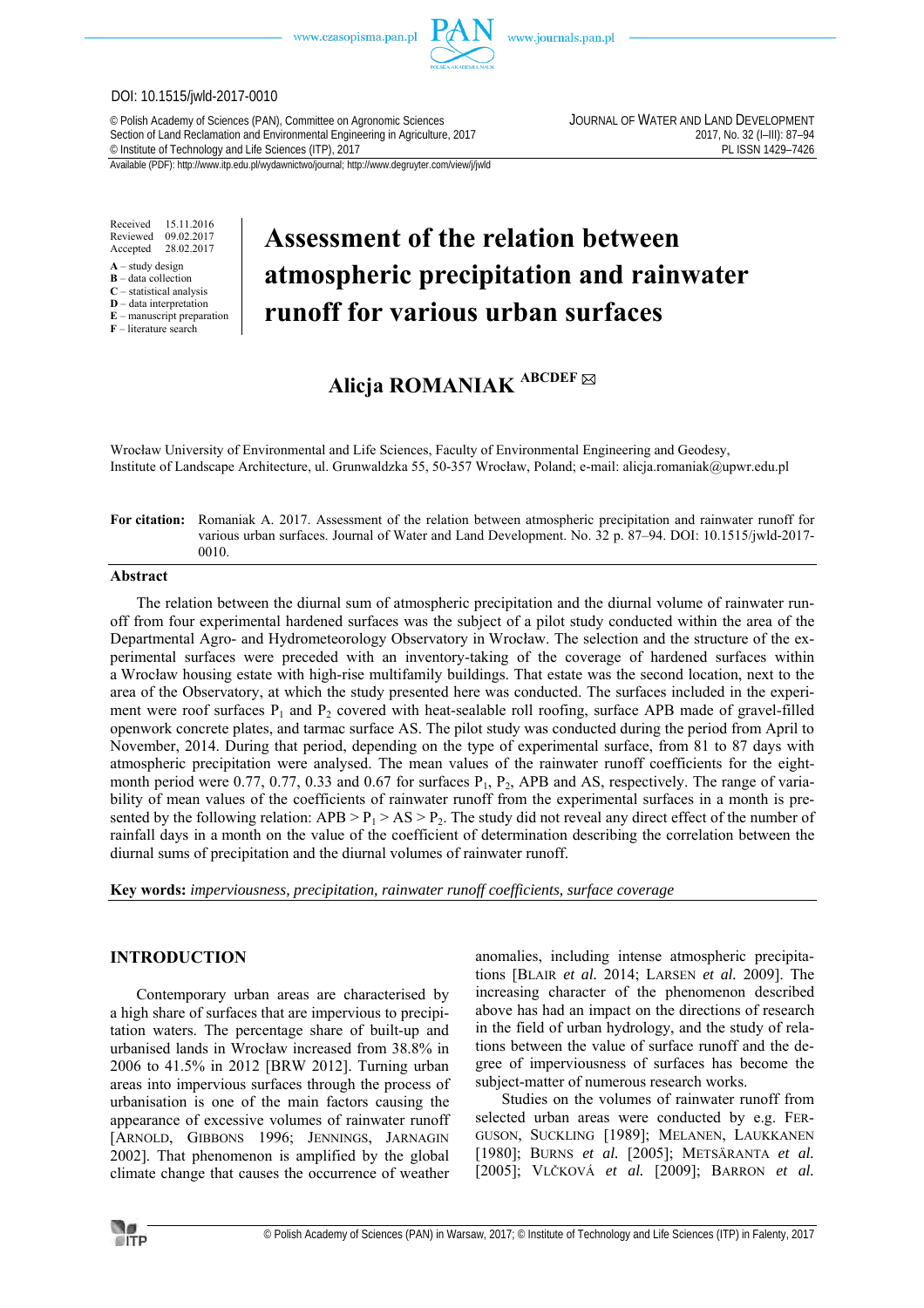

The analysis of the literature concerning the subject-matter of relations between the value of atmospheric precipitation influx and the volume of rainwater runoff from various surfaces indicates a need for detailed research concerning the presented issue. The research results presented in this paper permit a closer insight into the problem in question.

The paper presents the results of field measurements from the first year of an experiment conducted in the area of the Departmental Agro- and Hydrometeorology Observatory in Wrocław (Wrocław-Swojec) which is a research unit of the Wrocław University of Environmental and Life Sciences. The complexity of the problem indicates the justifiability of its more extensive study and the need of conducting the research for period of at least several years. The presented experiment, conducted on four kinds of surfaces used in urban areas, is a part of a larger experiment conducted for the purpose of identification, on its basis, the possibilities of application of a sustainable rainwater management system in urban areas. The main objective of the study was the estimation of the volume of rainwater runoff from four types of surfaces commonly used in urbanised areas.

### **MATERIALS AND METHODS**

#### **STUDY AREA AND CHOICE OF EXPERIMENTAL SURFACES**

The experiment concerning the relations between the diurnal sums of atmospheric precipitation and the diurnal volumes of rainwater runoff, with relation to the type of surfacing, was conducted in the area of the Departmental Agro- and Hydrometeorology Observatory in Wrocław (Wrocław-Swojec) (51,110° N, 17,030° E), situated in south-west Poland. Analysis of the annual sums of atmospheric precipitations in Wrocław in the period of 1901–2000 indicates that their mean value for that period was 583 mm [DUBICKI *et al*. 2002] and the mean number of days with precipitation was 167.

The experiment is conducted in conjunction with actual research conducted within the housing estate "Nowy Dwór" selected for the study. For that reason the choice of surfacing materials on which the study on the relation atmospheric precipitation-rainwater runoff is conducted was dependent on the result of the inventory of surface coverage within the research area in the Nowy Dwór Estate.

#### **TEST STATIONS**

The construction of the test stations situated in the area of the Observatory was completed in March, 2014. The test surfaces constitute representations of the actual surfaces existing within the housing estate "Nowy Dwór" – the actual slopes of the surfaces and the method of their construction have been exactly reproduced. Within each of the test surfaces an area of  $1 \text{ m}^2$  was delimited and surrounded with framing preventing the runoff of precipitation water in any undesirable direction. Only in the lowest part of each of the test surfaces the framing was left open, allowing the drainage of the entire amount of precipitation water from the test surfaces to troughs. The troughs drain the water directly to reservoirs for the accumulation of precipitation water.

#### **MEASUREMENTS**

The measurements of rainwater runoff from the test surfaces were conducted from April 2014 to November 2014 and are currently continued and taken daily at 7 a.m. Data in the form of diurnal sums of atmospheric precipitation are acquired from the Departmental Agro- and Hydrometeorology Observatory in Wrocław (Wrocław-Swojec). The measurement of the volume of atmospheric precipitation is conducted by means of the classical Hellman pluviometer. The measurements are taken twice a day, but only the diurnal sums of precipitation are taken for the analyses. The diurnal sum of precipitation relates to the range of hours started from 7:00 a.m. one day till 7:00 a.m. next day.

#### **DATA ANALYSIS**

The results of daily measurements in the form of diurnal sums of precipitation  $(P_d)$  and diurnal volumes of rainwater runoff  $(O_{dos})$  from the four test surfaces were collected in the form of monthly datasets. In the first stage, for each month the relations between the diurnal volumes of rainwater runoff from the test surfaces and the diurnal sums of atmospheric precipitation were analysed. Only the days with atmospheric precipitation were taken into account in the analysis. The data were presented in the form of dot charts, selecting functions providing the best description of the relations between the two datasets. For each month a regression equation was determined and the coefficient of determination  $(R^2)$  was calculated.

Due to the random character of atmospheric precipitation, also the effect of the number of days with precipitation on the value of the coefficient of determination was analysed for each of the months of the experiment. The term 'number of days with precipitation' is used alternately with the term 'number of days on which a measurement was taken' and denoted with the symbol  $n_{dp}$ . Sometimes different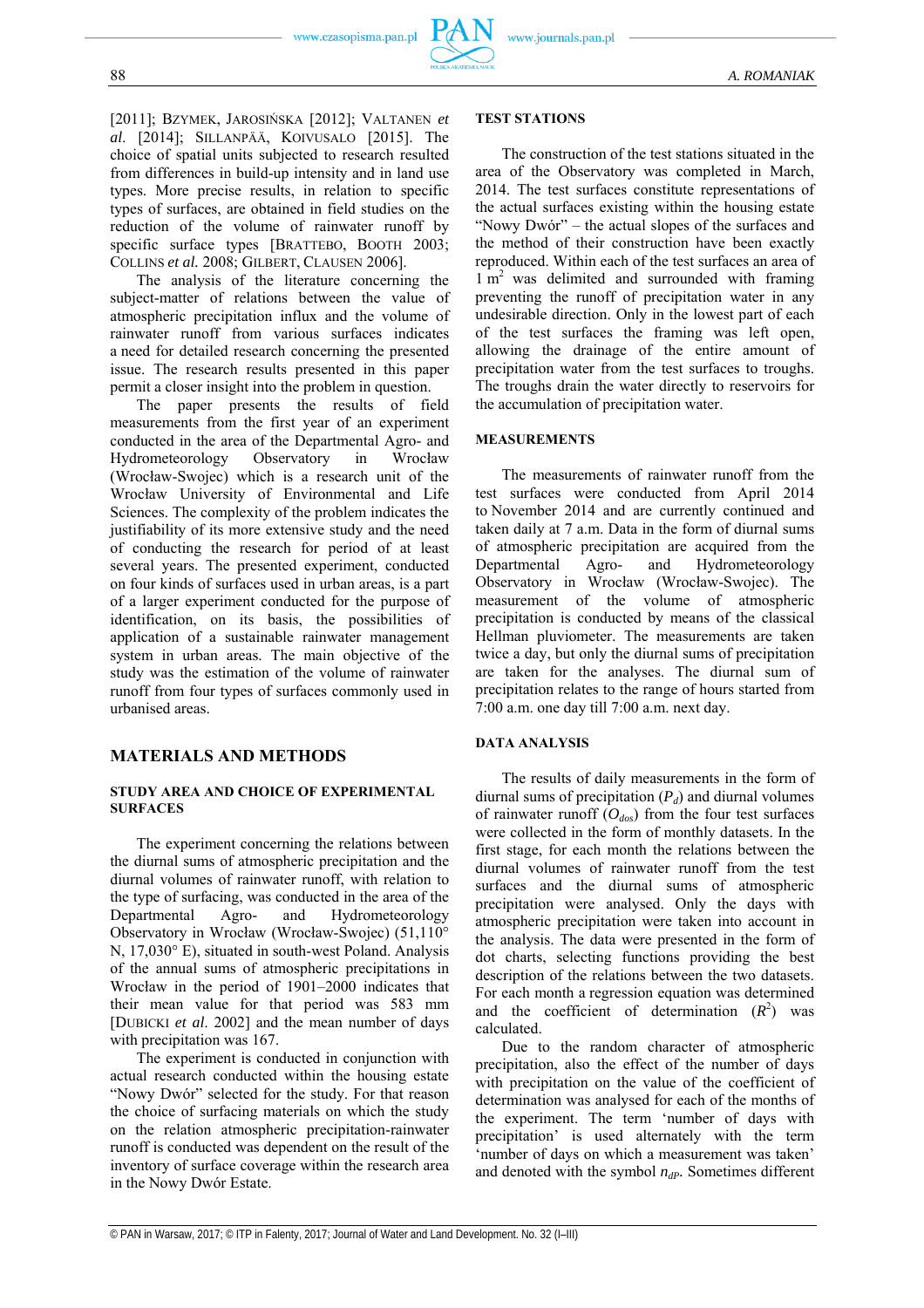numbers of measurement days were adopted for the four test surfaces. That difference was a result of not taking into account those days on which a measurement error occurred concerning the readout of the diurnal volumes of runoff from the test surfaces.

For each day with precipitation the diurnal values of the rainwater runoff coefficient (*ψd*) were calculated, using the following formula:

$$
\psi_d = \frac{O_{dos}}{P_d} \tag{1}
$$

where:  $\psi_d$  = coefficient of rainwater runoff from the test surfaces (diurnal value); kinds of test surface:  $P_1$ = heat-sealable roll roofing (small-grain),  $P_2$  = heatsealable roll roofing (coarse-grain), APB = openwork concrete plate,  $AS = \text{tarmac}$ ;  $O_{dos} = \text{diurnal value of}$ rainwater runoff (mm);  $P_d$  = diurnal sum of atmospheric precipitation (mm).

The diurnal results, in the form of the sums of atmospheric precipitation and the sums of runoff from the test surfaces, were totalled up separately and the respective sums ( $\Sigma P_d$  and  $\Sigma O_{dos}$ ) were calculated for each element. The sums obtained in that procedure were subsequently used as the basis for the calculation of the mean values  $(\psi_s)$  and the medians  $(\psi_{me})$  of the runoff coefficients for the month periods. The mean values of the rainwater runoff coefficients for a month were calculated according to the formula below:

$$
\psi_s = \frac{\Sigma O_{\text{dos}}}{\Sigma P_d} \tag{2}
$$

where:  $\psi_s$  = coefficient of rainwater runoff from the test surfaces (mean value calculated for a month);  $\Sigma O_{dos}$  = monthly sum of diurnal rainwater runoff from a test surface (mm);  $\Sigma P_d$  = monthly sum of diurnal atmospheric precipitation (mm).

The calculations were made only for days with precipitation (Tab. 2). More accurately, the relation between the water layer that flew off a test surface and the amount of water that fell on that surface during a day with precipitation was analysed. The area of the surface for which the rainwater runoff was calculated was  $1 \text{ m}^2$ .

To estimate the scale of variation of the mean values of coefficient of rainwater runoff from the test surfaces the calculations were performed separately for the consecutive months and for periods formed by their incremental combinations. The following time periods created by combining the months were specified: two-month period (April–May), three-month period (April–June), four-month period (April–July), five-month period (April–August), six-month period (April–September), seven-month period (April– October), eight-month period (April–November). Created time periods permitted to estimate the minimal number of days with precipitation which is necessary for the determination of the value of the rainwater runoff coefficient. This estimation was performed by increasing the number of days with precipitation till the value of the coefficient of rainwater runoff approach an asymptote, which is the mean value of coefficient of rainwater runoff calculated for the period of 8 months.

As a result of the analysis of the mean monthly values and the medians of the coefficients of rainwater runoff from the test surfaces the ranges of variability of the mean monthly values of the runoff coefficients were obtained and the maximum values of these ranges were calculated.

Furthermore, for each of the test surfaces the minimum and maximum monthly values of coefficients of rainwater runoff ( $\psi_{\text{smin}}$  and  $\psi_{\text{smax}}$ ) and the minimum and maximum monthly medians of these coefficients (*ψme*min and *ψme*max) were calculated.

After the 8-month period of the study the mean values of coefficient of rainwater runoff (*ψsr*) were calculated. The calculations were made analogously to the calculations performed for separate months and for periods created by their incremental combinations.

#### **RESULTS**

#### **RELATIONS BETWEEN DIURNAL SUMS OF ATMOSPHERIC PRECIPITATION AND DIURNAL VOLUMES OF RUNOFF FROM TEST SURFACES**

During the 8-month period of the study the diurnal sums of precipitation fell within the range of 0.1– 55.2 mm. During that period of time the highest value of  $R^2$  (for the period of a month) was obtained for surface  $P_2 (R^2 = 0.9998$ ; in October). Among all the test surfaces most frequently the highest values of  $R^2$  were obtained for surface  $P<sub>2</sub>$  (four times), while three times for surface  $P_1$ . The values of the coefficient of determination  $R^2$  for the test surface  $P_1$ ,  $P_2$ , APB and AS are presented in Table 1. The relations between diurnal sums of runoff from test surfaces and diurnal sums of atmospheric precipitation are illustrated in Figure 1.

In the case of test surface  $P_1$  the number of days with precipitation had no effect on the value of the coefficient of determination. The highest values of  $R^2$ , close to 1, were obtained at  $n_{dP}$  equal to 9. Those values were obtained in June and in October. A slight lower value of  $R^2$  was obtained in August, at  $n_{dP}$  of 15  $(R^2 = 0.9978)$  (Tab. 1).

For test surface  $P_2$  also no statistically significant relation was noted between  $n_{dP}$  and  $R^2$ . The lowest values of the coefficient of determination  $(R^2 =$ 0.9666) were obtained in April at  $n_{dP}$  of 11, while in July and September, at  $n_{dP}$  equal to 10, the values of  $R^2$  were 0.9949 and 0.9888. Whereas, in August, at the highest  $n_{dP}$  ( $n_{dP}$  = 15), one of the highest values of  $R^2$  was obtained for P<sub>2</sub> ( $R^2 = 0.9988$ ) (Tab. 1).

In the case of test surface APB the lowest  $n_{dp}$  occurred in April ( $n_{dP} = 5$ ), when the value of  $R^2$ , describing the relation between  $P_d$  and  $O_{dos}$ , was the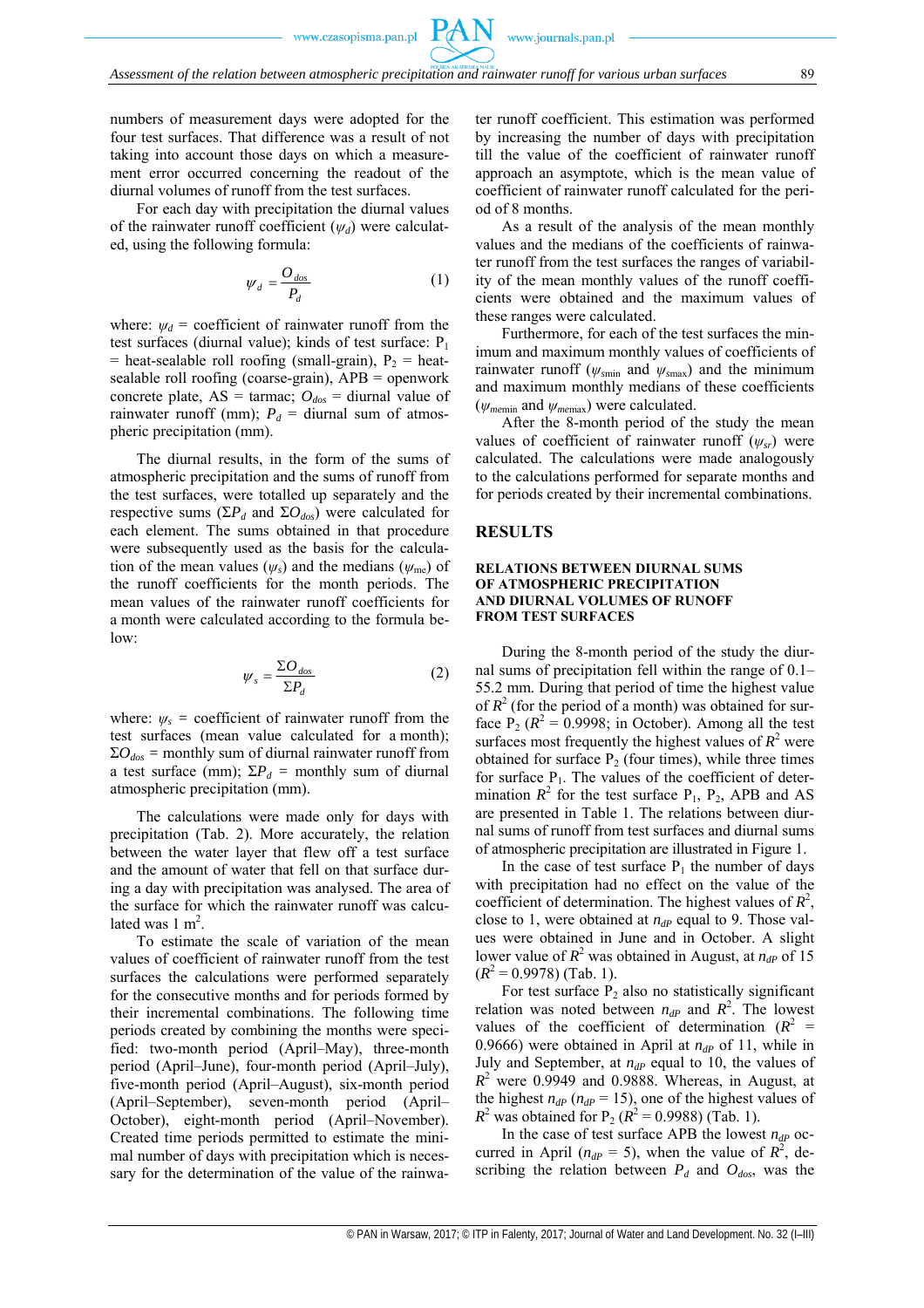lowest among the months under analysis  $(R^2 =$ 0.7544) (Tab. 1). However, in the following month, in

**Table 1.** Calculated values of coefficients of determination  $(R<sup>2</sup>)$  describing monthly relations between diurnal sums of atmospheric precipitation and diurnal volumes of runoff from test surfaces, and critical values of those coefficients  $(R^2_{\rm kr})$ 

| Month       | Coefficient of                 | Type of test surface |        |        |        |  |
|-------------|--------------------------------|----------------------|--------|--------|--------|--|
|             | determination                  | P <sub>1</sub>       | P,     | APB    | AS     |  |
| IV          | $R^2$                          | 0.9851               | 0.9666 | 0.7544 | 0.9556 |  |
|             | $R_{\rm kr}^2$                 | 0.4998               | 0.3318 | 0.6577 | 0.6577 |  |
| V           | $R^2$                          | 0.9933               | 0.9796 | 0.8371 | 0.9920 |  |
|             | $R_{\rm kr}^2$                 | 0.3058               | 0.2830 | 0.2470 | 0.2830 |  |
| VI          | $R^2$                          | 0.9980               | 0.9936 | 0.9050 | 0.9990 |  |
|             | $R^2_{\rm kr}$                 | 0.3994               | 0.3994 | 0.3624 | 0.3624 |  |
| VII         | $R^2$                          | 0.9977               | 0.9949 | 0.9927 | 0.9618 |  |
|             | $\overline{R}^2_{\rm kr}$      | 0.3994               | 0.3624 | 0.3624 | 0.3624 |  |
| <b>VIII</b> | $R^2$                          | 0.9978               | 0.9988 | 0.9860 | 0.9574 |  |
|             | $R^2_{\rm kr}$                 | 0.2470               | 0.2470 | 0.2470 | 0.2470 |  |
| IX          | $R^2$                          | 0.9559               | 0.9888 | 0.9591 | 0.9784 |  |
|             | $\overline{R^2}_{\rm{kr}}$     | 0.3318               | 0.3624 | 0.3058 | 0.3624 |  |
| X           | $R^2$                          | 0.9987               | 0.9998 | 0.9979 | 0.9989 |  |
|             | $\overline{R}^2$ <sub>kr</sub> | 0.3994               | 0.4998 | 0.3624 | 0.3994 |  |
| XI          | $R^2$                          | 0.9778               | 0.9905 | 0.9499 | 0.9582 |  |
|             | $R_{\rm {kr}}^2$               | 0.4436               | 0.4998 | 0.3624 | 0.3994 |  |

Source: own study.

which  $n_{dP}$  was 15, the value of  $R^2$  was the second lowest value noted for test surface APB within the period studied  $(R^2 = 0.8371)$ . For the months in which the highest values of  $R^2$  were obtained (October and July) the value of  $n_{dp}$  was 10 in both cases.

Similarly, in the case of test surface AS the lowest values of  $R^2$  were obtained both at the minimum and the maximum numbers of days with precipitation in a month. In April, when  $n_{dP}$  was 5, the value of  $R^2$ was 0.9556. In August, when 15 days with rainfall were recorded, the value of  $R^2$  was 0.9574. The highest values of  $R^2$ , close to 1, were obtained at  $n_{dP}$  of 9 and 10 (Tab. 1).

#### **MEAN VALUES AND MEDIANS OF RAINWATER RUNOFF COEFFICIENT FOR THE FOUR TEST SURFACES**

The obtained mean values and medians of the rainwater runoff coefficient are distinctly dependent on the type of test surface – a higher degree of surface imperviousness caused the obtainment of higher values of the runoff coefficient (Tab. 2).

The highest mean of the rainwater runoff coefficient, for the period of eight months  $(\psi_{sr})$ , were obtained for the two roof surfaces  $P_1$  and  $P_2$ . For each of those surfaces that value was 0.77. A somewhat lower value was obtained for the third impervious surface – AS ( $\psi_{sr}$  = 0.67), for which the mean value in a month  $(\psi_s)$  was lower, over as many as five months, compared to the value of  $\psi_s$  for  $P_1$  and  $P_2$ , and during the whole eight-month period it was lower than that for at least one of the roof surfaces  $(P_1$  and  $P_2$ ). Depending



on the month, the medians of the coefficients of rainwater runoff from the test surfaces varied within the

Fig. 1. Relation between diurnal sums of runoff  $(O_{dos})$  from test surface and diurnal sums of atmospheric precipitation  $(P_d)$  for test surfaces (October): a)  $P_1$ , b)  $P_2$ , c) APB, d) AS; source: own study

ranges of 0.67–0.91 (P<sub>1</sub>), 0.70–0.89 (P<sub>2</sub>), 0.04–0.36 (APB) and 0.56–0.87 (AS) (Tab. 2).

The relation of the value of the maximum ranges of variability between minimum and maximum monthly values of the coefficient of rainwater runoff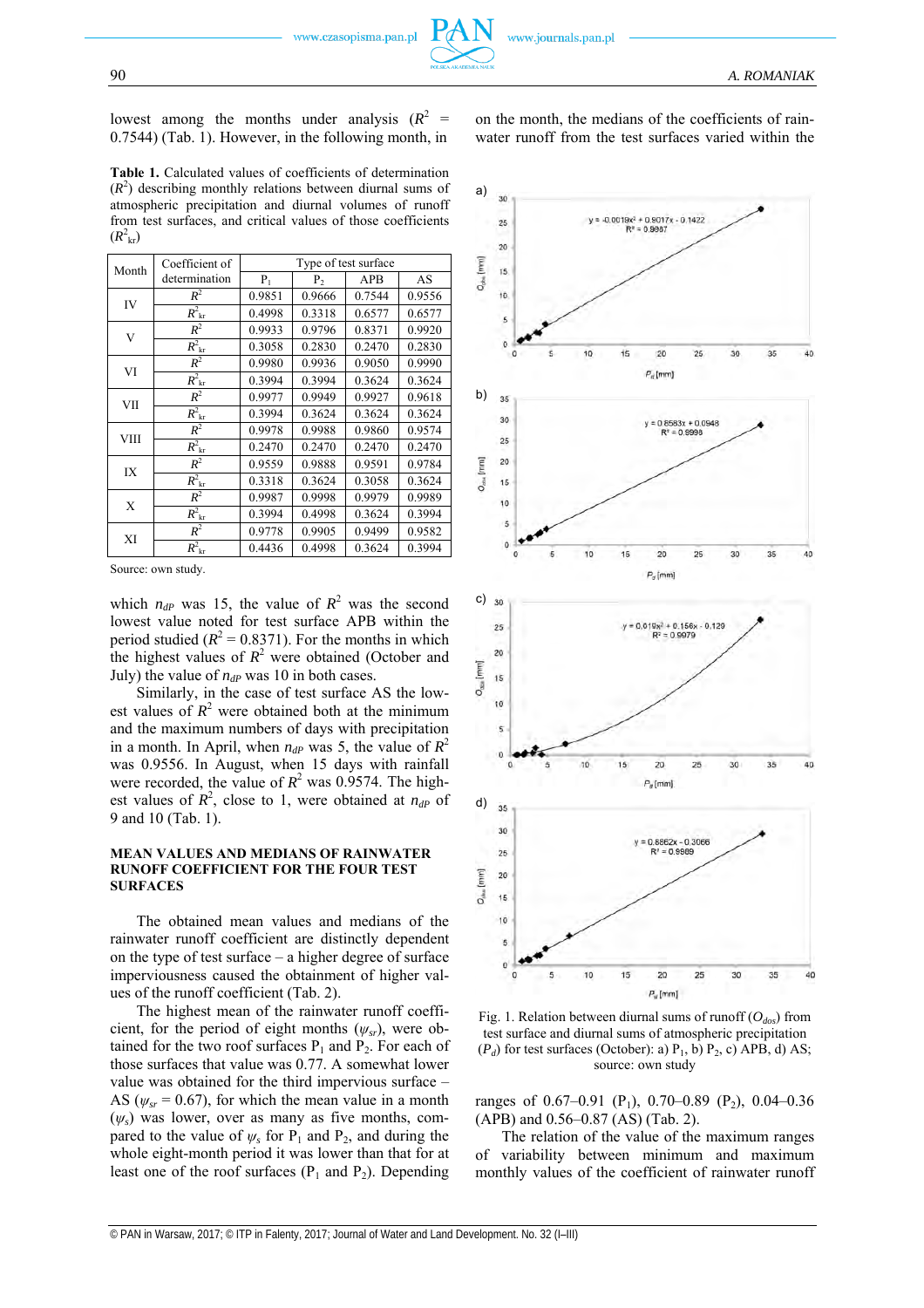from the test surfaces is as follows:  $APB > P<sub>1</sub> > AS >$  $P_2$ , which in numerical notation is represented by the values:  $0.40 > 0.34 > 0.33 > 0.30$  (Tab. 2).

**Table 2.** Values of the rainwater runoff coefficient for the four test surfaces (for 8-month period of study)

|                                                                             | Type of test surface |                |            |      |  |
|-----------------------------------------------------------------------------|----------------------|----------------|------------|------|--|
| Parameter                                                                   | $P_1$                | P <sub>2</sub> | <b>APB</b> | AS   |  |
| Number of days with precipitation<br>$(n_{dP})$                             | 81                   | 82             | 87         | 81   |  |
| Mean value $(\psi_{sr})$                                                    | 0.77                 | 0.77           | 0.33       | 0.67 |  |
| Minimum monthly value from the<br>8-month period $(\psi_{\text{smin}})$     | 0.57                 | 0.60           | 0.13       | 0.54 |  |
| Maximum monthly value from<br>the 8-month period ( $\psi_{\text{smax}}$ )   | 0.91                 | 0.90           | 0.53       | 0.87 |  |
| Median $(\psi_{me})$                                                        | 0.83                 | 0.85           | 0.06       | 0.69 |  |
| Minimum monthly median from<br>the 8-month period ( $\psi_{\text{memin}}$ ) | 0.67                 | 0.70           | 0.04       | 0.56 |  |
| Maximum monthly median from<br>the 8-month period ( $\psi_{memax}$ )        | 0.91                 | 0.89           | 0.36       | 0.87 |  |

Source: own study.

#### **SIMILARITY OF THE RANGES OF VARIABILITY OF MEAN MONTHLY VALUES (***ψs***)**

The most similar ranges of variability of mean monthly values were obtained for the two roof surfaces  $P_1$  and  $P_2$  (Fig. 2a). Both for  $P_1$  and for  $P_2$  the lowest mean values of the rainwater runoff coefficient in a month were obtained in May:  $\psi_{\text{smin}} = 0.57$  for P<sub>1</sub> and  $\psi_{\text{smin}} = 0.60$  for P<sub>2</sub>. Also in May a low value of  $\psi_s$  was obtained for test surface AS ( $\psi_s$  = 0.57) (Fig. 2b).

Among the four test surfaces the most individual range of variability of the mean value of the rainwater runoff coefficient in a month was displayed by test surface APB. The value of the coefficient for that sur-



Fig. 2. Ranges of variability of mean values of rainwater runoff coefficient in a month  $(\psi_s)$  from two roof surfaces:  $P_1$ 

and  $P_2$  (a) and two driveway surfaces: APB and AS (b) versus the monthly sums of precipitation  $(\Sigma P_d)$  and versus the mean value of the runoff coefficient ( $\psi_{sr}$ ) calculated for

the eight-month period; source: own study

face was distinctly dependent on the occurrence of precipitation on earlier days. Comparison of the mean values of runoff coefficient in a month (*ψs*) for the two driveway surfaces (APB and AS) demonstrated the occurrence of similar variability of the values of  $\psi_s$ , especially in the second half of the study period (Fig. 2b).

For the periods created by combining the months in the incremental manner smaller ranges of variability of the mean values (*ψs*) were obtained for all the surfaces, and distinctly smaller in the case of surfaces  $P_1$  and  $P_2$ . The difference between the maximum and the minimum mean values of rainwater runoff coefficient in a created periods for  $P_1$  was 0.21, and for  $P_2$ 0.17 (Fig. 3a).

It appears important to note that after the period of 40 days the value of rainwater runoff coefficient stabilised and approached to the mean value  $(\psi_{sr})$ . Furthermore, the value of the runoff coefficient for the 4-month period (April–July) attained a value similar to the mean value of the rainwater runoff coefficient for the 8-month period and that value changed only slightly during subsequent periods (Fig. 3).



Fig. 3. Ranges of variability of mean values of rainwater runoff coefficient  $(\psi_s)$  from two roof surfaces:  $P_1$  and  $P_2$  (a) and two driveway surfaces: APB and AS (b) in the created time periods versus the sums of precipitation  $(\Sigma P_d)$  (calculated for the same time periods) and versus the mean value of the runoff coefficient (*ψsr*) calculated for the eight-month period; source: own study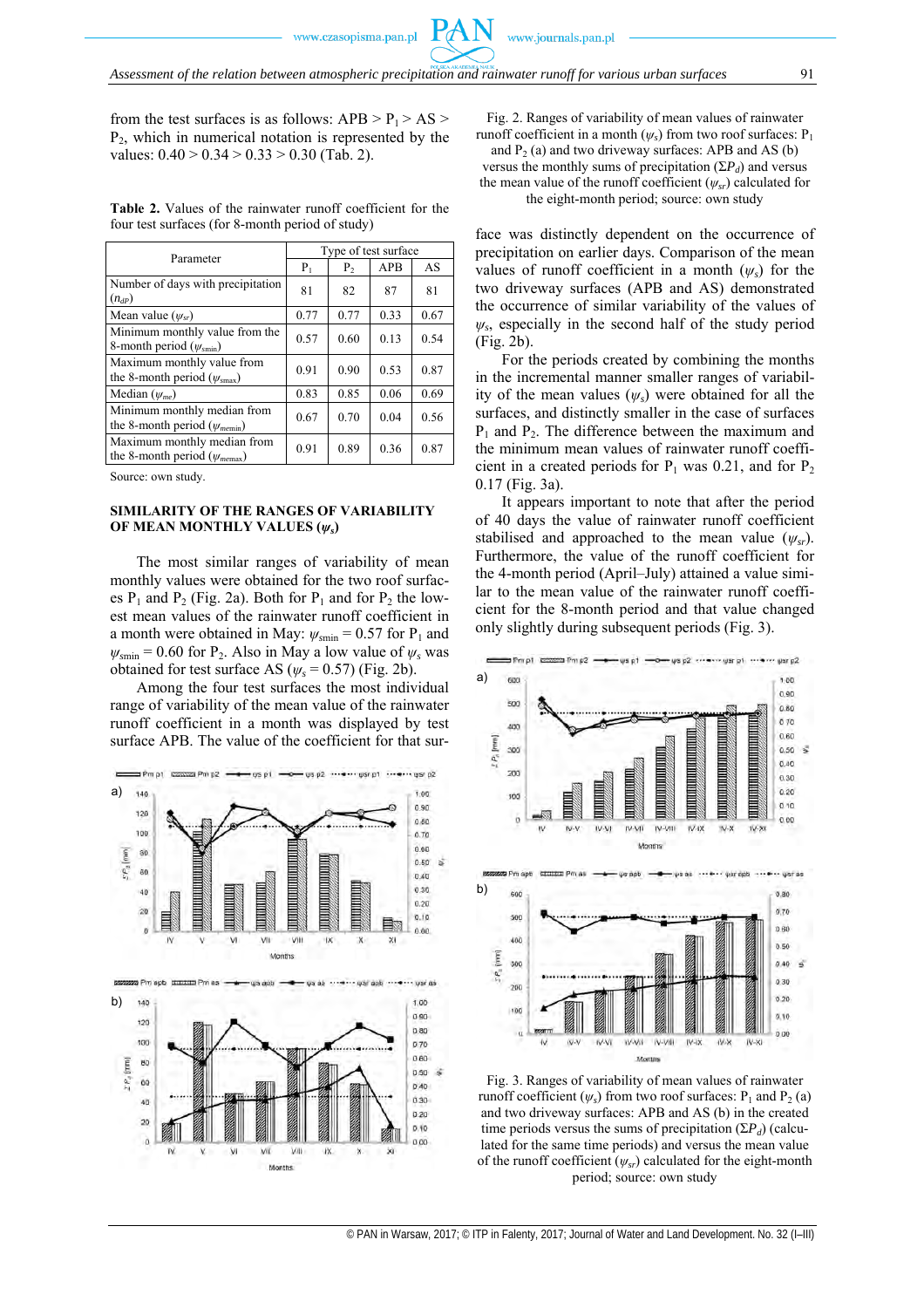#### **DIURNAL MINIMUM AND MAXIMUM VALUES OF RAINWATER RUNOFF COEFFICIENTS**

During the whole study period the lowest minimum diurnal values of the rainwater runoff coefficient (*ψd*min) were obtained for test surface APB. For test surface  $P_1$  a diurnal value ( $\psi_{dmin}$ ) equal to 0.00 was obtained 8 times. That result was obtained at low diurnal sums of precipitation (0.10–0.50 mm). For two months (June and October) higher minimum values were obtained (0.45 and 0.69 mm, respectively). Similar results were obtained for test surface  $P_2$ . Seven times  $\psi_d$  was 0.00 at diurnal sums of precipitation within the range of 0.10–0.50 mm. In the case of test surface AS values of the diurnal rainwater runoff coefficient equal to 0 were obtained 8 times. Differently than in the case of test surfaces  $P_1$  and  $P_2$ , the value of  $ψ$ <sub>dmin</sub> for test surface AS in April was not 0.00, but as in the case of the two roof surfaces the value of  $\psi_{dmin}$ in June was  $>0$ . Also in the case of the minimum values the semi-permeable test surface APB displayed its individual character compared to the impervious surfaces  $P_1$ ,  $P_2$  and AS. As many as 19 times the diurnal minimum values were 0.00, and the remaining results of *ψd* were values significantly lower than those obtained for the other test surfaces.

During the period of the study, for test surface  $P_1$ maximum diurnal values ( $ψ$ <sub>*d*max</sub>) of 1.00 were obtained 11 times. Diurnal values  $\psi_{dmax}$  < 1 were obtained in April and in November. For test surface  $P_2$ diurnal values  $\psi_{dmax}$  equal to 1.00 were obtained only 5 times. An even lower result was obtained in the case of test surface AS. Diurnal values of *ψd*max equal to 1.00 were obtained only twice – in May and in November.

#### **DISCUSSION**

#### **RELATION BETWEEN DIURNAL SUMS OF PRECIPITATION AND VOLUME OF RAINWATER RUNOFF**

A distinct correlation was noted between the volume of rainwater runoff and the diurnal sums of precipitation in the case of all test surfaces. The high values of  $R^2$  obtained indicate a positive correlation in the case of the diurnal runoff volumes and the diurnal sums of precipitation. In the case of test surface APB April was an exceptional month when a low value of  $R^2$  (0.7544) was obtained. That was due to a small number of observations resulting from the start of the measurement cycle in that month (only five observations for test surface APB).

#### **SURFACE RUNOFF – RAINWATER RUNOFF COEFFICIENTS**

The study demonstrated that the volume of rainwater runoff is distinctly related with the kind of surface. The results are in conformance with the results of studies conducted both on experimental test surfaces [BRATTEBO, BOOTH 2003; COLLINS *et al.* 2008; GILBERT, CLAUSEN 2006] and in the area of urban catchment basins [GOLDSHLEGER *et al.* 2012; MELA-NEN, LAUKKANEN 1980; METSÄRANTA *et al.* 2005; VALTANEN *et al.* 2014].

The results obtained, in the form of rainwater runoff coefficients, display a certain analogy to the results obtained by VALTANEN *et al.* [2014]. The only difference is the scale of the research. The median of the rainwater runoff coefficient obtained in the study for test surface AS is similar to the median of rainwater runoff coefficient obtained by those authors for a catchment basin with a high degree of imperviousness (difference of 0.06). The results obtained – mean value (0.67) and median  $(0.69)$  – for test surface AS are considerably lower than the value of the runoff coefficient for a tarmac surface obtained by JAMES and THOMPSON [1997]. Those authors observed runoff volume from a tarmac surface equal to 100% of the precipitation, while our study on the test surfaces permitted the observation that only on two days the runoff from test surface AS was equal to 100% of the precipitation. Those results were obtained in May and in November, when the air temperature and the insolation were low, resulting in low evaporation and thus larger volumes of precipitation water runoff from the test surfaces.

Higher values of precipitation water runoff from a tarmac surface were obtained also by BRATTEBO, BOOTH [2003], who used the tarmac surface as a reference surface for results obtained for four permeable surfaces.

At the same time it was noted that at low diurnal sums of precipitation and higher air temperature occurring in the summer months the values of the rainwater runoff coefficient for the test surfaces were lower than in the autumn months, with lower air temperature. The higher air temperature and the level of insolation in the summer months caused heating up of the test surfaces, which was reflected in increased levels of surface evaporation. Water evaporation took place as a result of contact with the heated test surface, due to which reduced amounts of precipitation water flew to the measurement reservoir. These observations can be related to the conclusions presented by VALTANEN *et al.* [2014] in the aspect of the seasonal variation of values of the rainwater runoff coefficient. A periodic variation in the values of the rainwater runoff coefficient was found also, on the basis of a three-year study, by METSÄRANTA *et al.* [2005]. Whereas, GILBERT, CLAUSEN [2006] after a one-year study of the volume of precipitation water runoff from four garage driveways built of tarmac, paving blocks and gravel did not find any seasonal differences in relation to the values of the runoff coefficient.

#### **RUNOFF FROM SURFACE APB**

Among the measured data in the form of diurnal volumes of runoff it was observed that sometimes the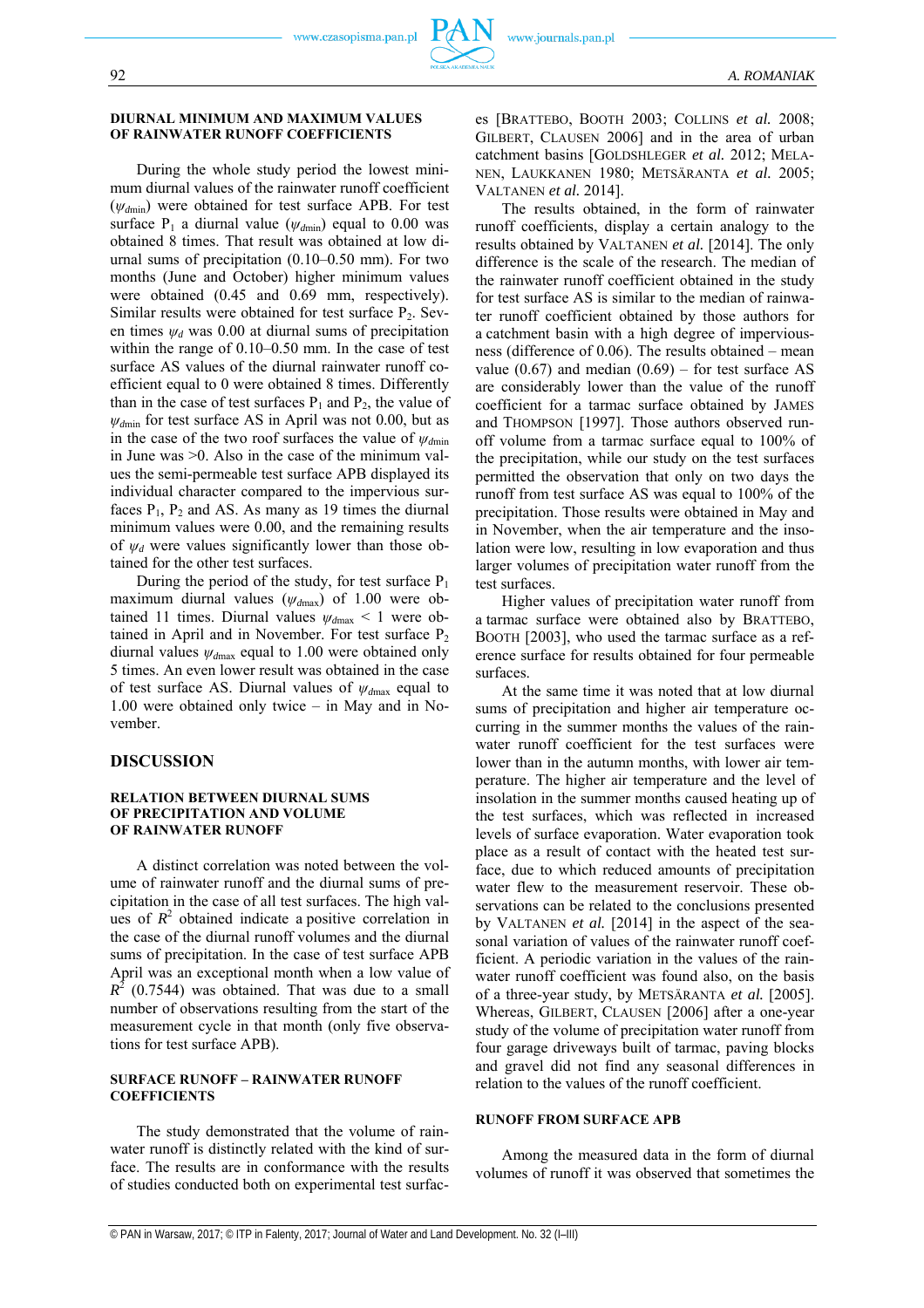same diurnal sum of atmospheric precipitation results in different volumes of surface runoff. The basic factor that affects the observed differences is an occurrence of precipitation on the preceding day or during several preceding days, reflected directly in the moisture of the surface. COLLINS *et al.* [2008], showed that surfaces built of concrete paving blocks that were moist at the moment of occurrence of precipitation retained 30% of the precipitation water, while dry surfaces were able to retain 50% of the precipitation water. The effect of preliminary wetting of a surface on the volume of surface runoff was observed to the greatest extent in the case of test surface APB. As an example, a  $\psi_s$  value of 0.30 on the first day of precipitation increased to 0.89 after three days of continuous precipitation. The cause of the dynamic increase in the value of *ψs* was water retention by the gravel material filling the open spaces in the openwork concrete plates due to the notable volumes of incoming precipitation water and, as a result, the reduction of the infiltration capacity of that test surface. Whereas, in the case of individual precipitation events test surface APB displayed a high ability of reducing the volume of surface runoff.

#### **NUMBER OF DAYS WITH PRECIPITATION NECESSARY FOR THE DETERMINATION OF THE VALUE OF THE COEFFICIENT OF RAINWATER RUNOFF FROM THE TEST SURFACES**

It was noted that for the periods created by the incremental addition of months after the 4-month period the value of the rainwater runoff coefficient stabilised and was equal to the mean value calculated for the entire period of observations. Whereas, during the first month of measurements, when only 7 measurements were made for  $P_1$ , 11 for  $P_2$  and 5 each for APB and AS the mean value of the rainwater runoff coefficient calculated for that month differed the most from the mean value calculated after the 8-th month period of the study. Therefore, it can be concluded that it is possible to determine the minimum number of observations (number of days on which a measurement was made) at about 40 as the necessary number for the determination of the value of the rainwater runoff coefficient for various types of surfaces.

#### **CONCLUSIONS**

Although the first period of experimentation lasted eight months and is currently continued, it was possible to identify the differences among the four test surfaces in terms of the volume of surface runoff in relation to the diurnal and monthly sums of precipitations. The study described above permitted the formulation of the following conclusions.

1. The number of days with precipitation in a month had no effect on the value of the coefficient of determination describing the relation between the diurnal sums of precipitation and the diurnal volumes of precipitation water runoff from the test surfaces.

2. Among the four test surfaces the lowest value of the rainwater runoff coefficient was obtained for surface APB. As a direct consequence of that, surface APB reduced the volume of surface runoff to the greatest extent relative to a day and a month.

3. A distinct effect of several-day rainfalls on an increase in the value of the rainwater runoff coefficient was noted in the case of test surface APB.

4. The study permitted the estimation of the minimum period or – more accurately – the number of days with precipitation necessary for the determination of the value of the rainwater runoff coefficient for a given type of surface. That number was determined at approximately 40 days on which precipitation occurred. After that period a stabilisation of the value of the rainwater runoff coefficient was observed.

#### **REFERENCES**

- ARNOLD Ch.L.Jr, GIBBONS C.J. 1996. Impervious surface coverage: The emergence of a key environmental indicator. Journal of the American Planning Association. Vol. 62. No. 2 p. 243–258.
- BARRON O.V., POLLOCK D., DAWES W. 2011. Evaluation of catchment contributing areas and storm runoff in flat terrain subject to urbanisation. Hydrology and Earth System Sciences. No. 15 p. 547–559.
- BLAIR A., LOVELACE S., SANGER D., HOLLAND A.F., VAN-DIVER L., WHITE S. 2014. Exploring impacts of development and climate change on stormwater runoff. Hydrological Processes. Vol. 28. Iss. 5 p. 2844–2854.
- BRATTEBO B.O., BOOTH D.B. 2003. Long-term stormwater quantity and quality performance of permeable pavement systems. Water Research. Vol. 37. Iss. 18 p. 4369– 4376.
- BRW 2012. Ocena aktualności studium uwarunkowań i kierunków zagospodarowania przestrzennego Wrocławia oraz miejscowych planów zagospodarowania przestrzennego na obszarze Wrocławia z maja 2012 r. [Evaluation of the study of Wrocław spatial development and local developments plans from May 2012]. Wrocław. Biuro Rozwoju Wrocławia pp. 50.
- BURNS D., VITVAR T., MCDONNELL J., HASSETT J., DUNCAN J., KENDALL C. 2005. Effects of suburban development on runoff generation in the Croton River basin, New York, USA. Journal of Hydrology. Vol. 311 p. 266–281.
- BZYMEK B., JAROSIŃSKA E. 2012. Wpływ uszczelnienia powierzchni zlewni na odpływ wód deszczowych [The effect of surface seal catchment on the size of storm water runoff]. Czasopismo Techniczne, Środowisko. Vol. 109. Iss. 1-Ś p. 41–57.
- COLLINS K.A., HUNT W.F., HATHAWAY J.M. 2008. Hydrologic comparison of four types of permeable pavement and standard asphalt in eastern North Carolina. Journal of Hydrologic Engineering. Vol. 13. Iss. 12 p. 1146– 1157.
- DUBICKI A., DUBICKA M., SZYMANOWSKI M. 2002. Klimat Wrocławia. W: Informator o stanie środowiska Wrocławia 2002 [The climate of Wrocław. In: Report of the environmental conditions of Wrocław 2002]. Ed. K. Smolnicki, M. Szykasiuk. Wrocław. Wydaw. Dolnośląska Fundacja Ekorozwoju p. 9–25.